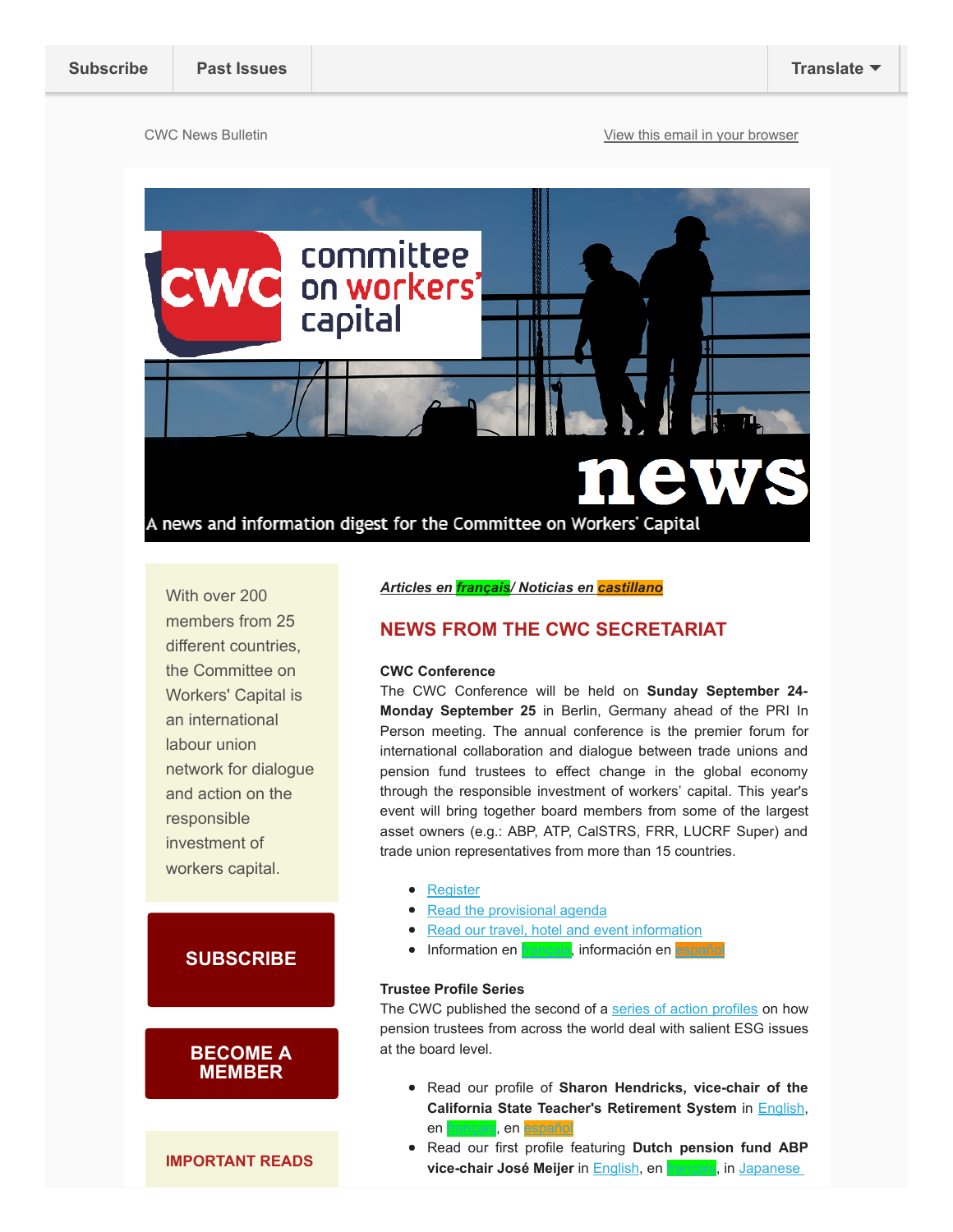[Subscribe](http://eepurl.com/c9-Ziz) **Past Issues** 

investor briefing: Managing risks & responsibilities for impacts on local communities: This Business & Human Rights Resource [Centre briefing sets](http://the%20briefing%20sets%20out%20how%20investors%20can%20manage%20their%20human%20rights%20risks%20and%20responsibilities%20related%20to%20their%20investments%20in%20renewable%20energy./) out how investors can manage their human rights risks and responsibilities related to their investments in renewable energy.

Who's responsible? Pension funds and [respect for workers'](http://www.itfglobal.org/en/resources/reports-publications/pension-funds-and-respect-for-workers-rights/) rights: This report examines whether European pension funds – built to provide a decent retirement for working people – are also acting to protect those workers' rights ahead of retirement.

# Clarification on

OECD Guidelines [Raises Expectations](https://bpmmagazine.com/article/clarification-on-oecd-guidelines-raises-expectations-of-canadian-institutional-investors/?platform=hootsuite) of Canadian **Institutional** Investors: This oped discusses investor due diligence in Canada under the OECD Guidelines for MNEs.

[AeroCare,](http://workerscapital.us1.list-manage.com/track/click?u=f3af16dbd4ad167a5671ee135&id=b9d038644e&e=ee94b2a1cc) a provider of outsourced flight support services in Australia and New Zealand. AeroCare secured a non-union collective agreement that undermines the rights of AeroCare workers to freedom of association and collective bargaining, and fails to conform to Award Safety Net Minimum Standards for the Australian aviation industry.

The CWC, on behalf of ACTU and its affiliates, is kindly asking that union-nominated pension trustees raise at their Board the fund's exposure to Archer Capital and, if there is exposure, request that investment managers engage with the company to discuss appropriate social governance standards.

- For more information, refer to the [ACTU/CWC Investor Brief](http://workerscapital.us1.list-manage.com/track/click?u=f3af16dbd4ad167a5671ee135&id=e04664c6b3&e=ee94b2a1cc)
- [Financial Times: Australia pension industry targets private](http://workerscapital.us1.list-manage.com/track/click?u=f3af16dbd4ad167a5671ee135&id=6b7c14b98a&e=ee94b2a1cc) equity over labour practices
- [ABC Australia: Airport staff sleeping at work say they cannot](http://workerscapital.us1.list-manage1.com/track/click?u=f3af16dbd4ad167a5671ee135&id=f90f794935&e=ee94b2a1cc) afford to go home

#### Trustee Leadership Forum

On June 12th, José Meijer, ABP vice-chair and chair of the CWC trustee leadership group, along with Hugues Létourneau, senior program officer with the CWC, held a discussion with US trustees during the **[Trustee Leadership Forum](https://iri.hks.harvard.edu/trustee-leadership-forum)** about practical pathways to elevate the profile of workers' and human rights in the investment chain. The presentation was tied to the promotion of [the CWC Guidelines for the Evaluation of Workers's Human Rights](http://workerscapital.org/taskforce-on-sustainability-ratings) and Labour Standards.

## NEWS AND NOTES FROM CWC PARTICIPANTS

### Australia

The Australian Council of Trade Unions (ACTU) provided CWC participants with an update on its work on the "ESG/Labour Standards Ratings Project", a labour standards code for infrastructure investments and the workers' capital stream of the NexGen Conference.

• [Read the full update here](https://gallery.mailchimp.com/f3af16dbd4ad167a5671ee135/files/7a062bbe-8de7-43cc-b386-cd53c61e58c2/2017_July_Australian_input_to_CWC_newsletter.pdf)

### France

The Réseau d'Administrateurs pour l'Investissement Responsable (RAIR) and Proxinvest supported CtW Investment Group in asking the Autorité des marchés financiers [French Securities Commission] to examine irregularities in the governance structure of the Renault-Nissan alliance. On behalf of RAIR, Proxinvest and CtW, a French labour-nominated trustee raised corporate governance questions at the Renault AGM on June 15th, as well as questions regarding the company's efforts to deny workers at its Mississippi, USA plant the right to freedom of association.

- [Read the CtW/RAIR/Proxinvest press release \[in French\]](https://gallery.mailchimp.com/f3af16dbd4ad167a5671ee135/files/9460cf2a-d3f1-481a-ab79-2298b7f4ab7a/Communique_de_presse_PROXINVEST_CtW_RAIR_Renault.pdf)
- [Le Monde: Renault : des actionnaires en appellent au](http://www.lemonde.fr/economie/article/2017/06/01/renault-des-actionnaires-en-appellent-au-gendarme-de-la-bourse-au-sujet-d-une-filiale-du-constructeur_5137296_3234.html#yh1bCX4Gw0hcMcLa.99) gendarme de la Bourse au sujet d'une filiale du constructeur